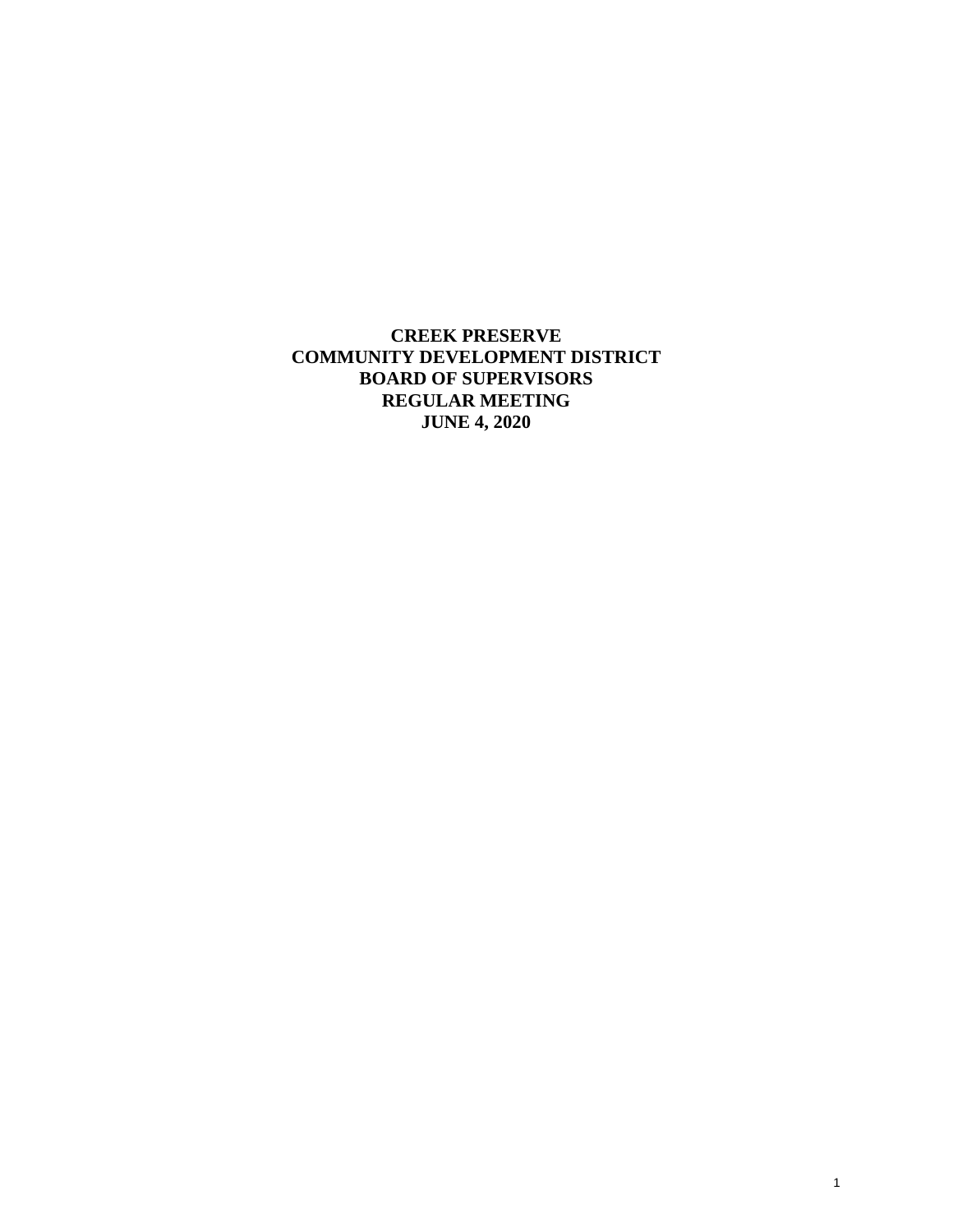# **CREEK PRESERVE COMMUNITY DEVELOPMENT DISTRICT AGENDA THURSDAY, JUNE 4, 2020 AT 2:00 P.M. CALL IN NUMBER: 1-866-906-9330 ACCESS CODE: 4863181**

| <b>District Board of Supervisors</b> | Chairman<br>Vice- Chairman<br>Supervisor<br>Supervisor<br>Supervisor | <b>Jeff Hills</b><br>Nick Dister<br>Ryan Motko<br>Laura Coffey<br>Kelly Evans |
|--------------------------------------|----------------------------------------------------------------------|-------------------------------------------------------------------------------|
| <b>District Manager</b>              | Meritus                                                              | Debby Nussel                                                                  |
| <b>District Attorney</b>             | Straley, Robin, Vericker                                             | John Vericker                                                                 |
| <b>District Engineer</b>             | Stantec                                                              | Tonja Stewart                                                                 |

#### *All cellular phones and pagers must be turned off during the meeting*

#### **The District Agenda is comprised of four different sections:**

The meeting will begin at **2:00 p.m.** Following the **Call to Order**, the public has the opportunity to comment on posted agenda items during the second section called **Public Comments on Agenda Items**. Each individual is limited to **three (3) minutes** for such comment. The Board is not required to take action at this time, but will consider the comments presented as the agenda progresses. The third section is called **Business Items.** This section contains items for approval by the District Board of Supervisors that may require discussion, motions, and votes on an item-by-item basis. If any member of the audience would like to speak on one of the business items, they will need to register with the District Administrator prior to the presentation of that agenda item. Agendas can be reviewed by contacting the Manager's office at (813) 873-7300 at least seven days in advance of the scheduled meeting. Requests to place items on the agenda must be submitted in writing with an explanation to the District Manager at least fourteen (14) days prior to the date of the meeting. The fourth section is called **Consent Agenda**. The Consent Agenda section contains items that require the review and approval of the District Board of Supervisors as a normal course of business. The fifth section is called **Vendor/Staff Reports**. This section allows the District Administrator, Engineer, and Attorney to update the Board of Supervisors on any pending issues that are being researched for Board action. The sixth section is called **Supervisor Requests**. This is the section in which the Supervisors may request Staff to prepare certain items in an effort to meet the District's needs. The final section is called **Audience Questions, Comments and Discussion Forum**. This portion of the agenda is where individuals may comment on matters that concern the District. The Board of Supervisors or Staff is not obligated to provide a response until sufficient time for research or action is warranted.

Public workshops sessions may be advertised and held in an effort to provide informational services. These sessions allow staff or consultants to discuss a policy or business matter in a more informal manner and allow for lengthy presentations prior to scheduling the item for approval. Typically, no motions or votes are made during these sessions.

Pursuant to provisions of the Americans with Disabilities Act, any person requiring special accommodations to participate in this meeting is asked to advise the District Office at (813) 873-7300, at least 48 hours before the meeting. If you are hearing or speech impaired, please contact the Florida Relay Service at 7-1-1, who can aid you in contacting the District Office.

Any person who decides to appeal any decision made by the Board with respect to any matter considered at the meeting is advised that this same person will need a record of the proceedings and that accordingly, the person may need to ensure that a verbatim record of the proceedings is made, including the testimony and evidence upon which the appeal is to be based.